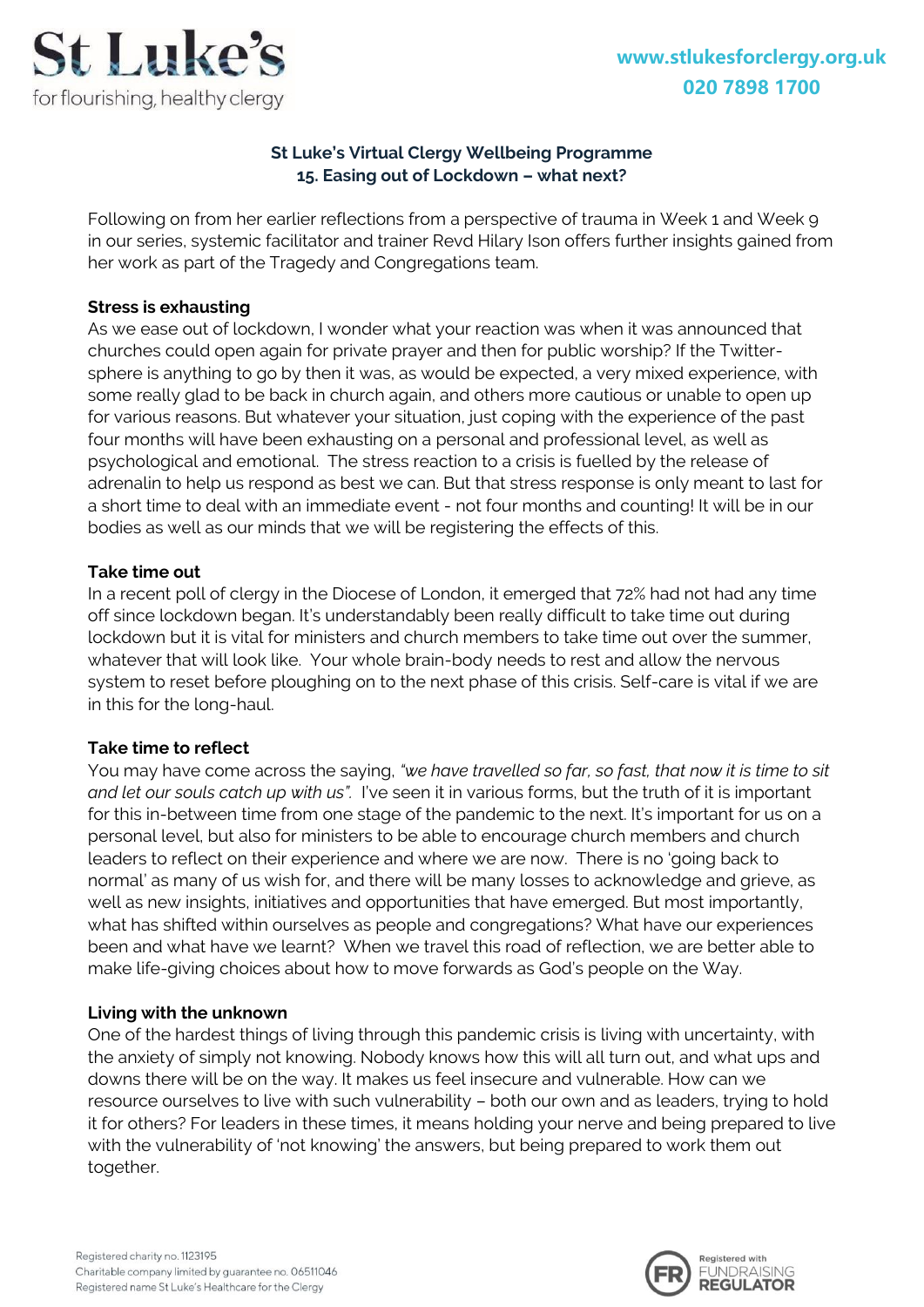

The poet Rainer Maria Rilke counselled his 'young poet' to be patient with the uncertainties in his heart, to 'love the *questions themselves'* and to live them, without seeking answers. He would not be given the answers, wrote Rilke, because he could not live with them. Instead he should 'Live the questions now.'<sup>1</sup> 'Perhaps [we] will then gradually,' suggests Rilke, 'without noticing it, live along some distant day into the answer.'

We are travelling this journey as the disciples did in the experience of Holy Saturday – of the extreme vulnerability of not knowing the outcome, nor of what lies ahead. What holds us is that we are accompanied; Jesus has travelled this road. We can only be present to the experience and live into it in the company of the one who is faithful and who holds our souls in being.



# **A visual aid to help us reflect on our experience in the storm….**

#### **Three representations of resilience:**

- 1. the rock solid, unmoved as the waters swirl around it in the raging river
- 2. the tree well rooted in the ground, able to bend and flex with the wind and all that buffets it
- 3. the sand dune the storm lifts up the sand and swirls it around so when it lands again after the storm, it is still sand but completely refigured in shape and form

*In what ways do any of these representations speak to my experience, or that of the church?*

1



<sup>1</sup> Rainer Maria Rilke, Letters to a Young Poet, (Tr. M.D. Herter Norton; New York/London: Norton, 1993), 35 (italics in the original).